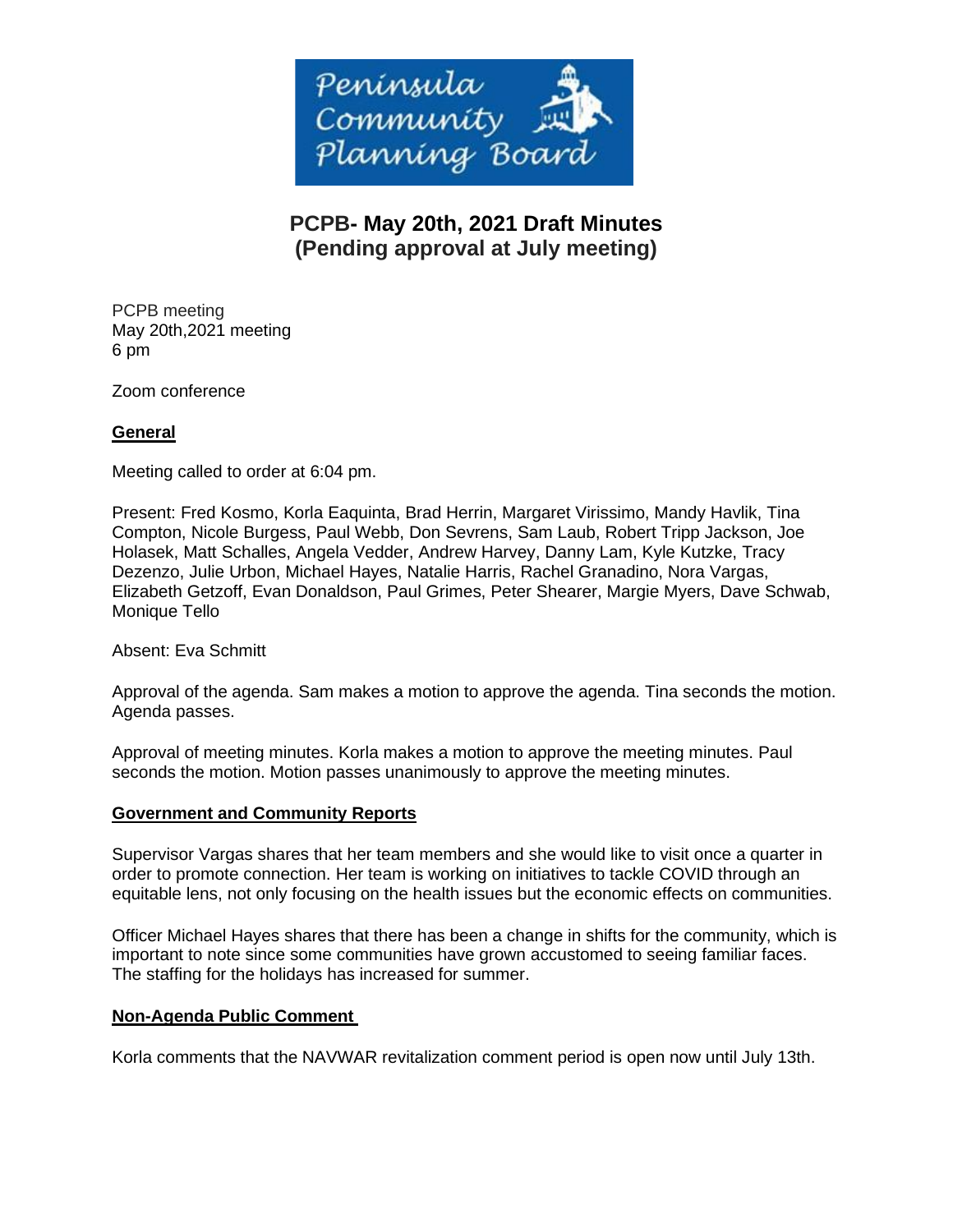Margaret presents on behalf of Ocean Beach Town Council, a town hall meeting called *Make Your Voices Heard*, which will be on May 26th to discuss the City's long-term plan for the OB Pier.

Tracy shares that the Shuttered Venue grant is now open for arts and culture-based businesses affected by the pandemic.

Brad calls on the board to integrate conversation over the climate crisis within the usual board discussions as it affects everyone, inside and out of the peninsula.

## **APPLICANT-INITIATED ACTION ITEMS**

#### **1. 952 Rosecrans Street.**

This house is also known as the Shell House. The owner is trying to register it as a historic residence.

Joe shares a letter to present to the board from the project review committee.

Don makes a motion that the board support the application. Margaret seconds the motion. The motion passed unanimously.

#### **2. Harris Companion Unit CDP (Process 2).**

This is the proposal of a large companion unit above an existing detached garage.

Tina asks to clarify if the parking for the ADU will be available. Danny clarifies that there will be the required three available parking spaces on the property.

Project Review voted to approve this proposal unanimously.

Sam makes a motion to approve the project. Robert seconds the motion. The motion passes 9 to 2.

#### **3. Nichols CDP (Process 2).**

This application is to demolish a current two-story resident, and construct in its space a 3,872 SF and 634 SF garage and storage area.

The house is sited where the current house is. The city has asked the residents to dedicate 4 and 1/2 feet back to the city as sidewalk space.

Paul makes a motion to approve the plan. Margaret seconds the plan. Motion passes unanimously.

#### **INFORMATION ITEMS**

**1. Discuss upcoming CPC items and provide guidance to our CPC representative.**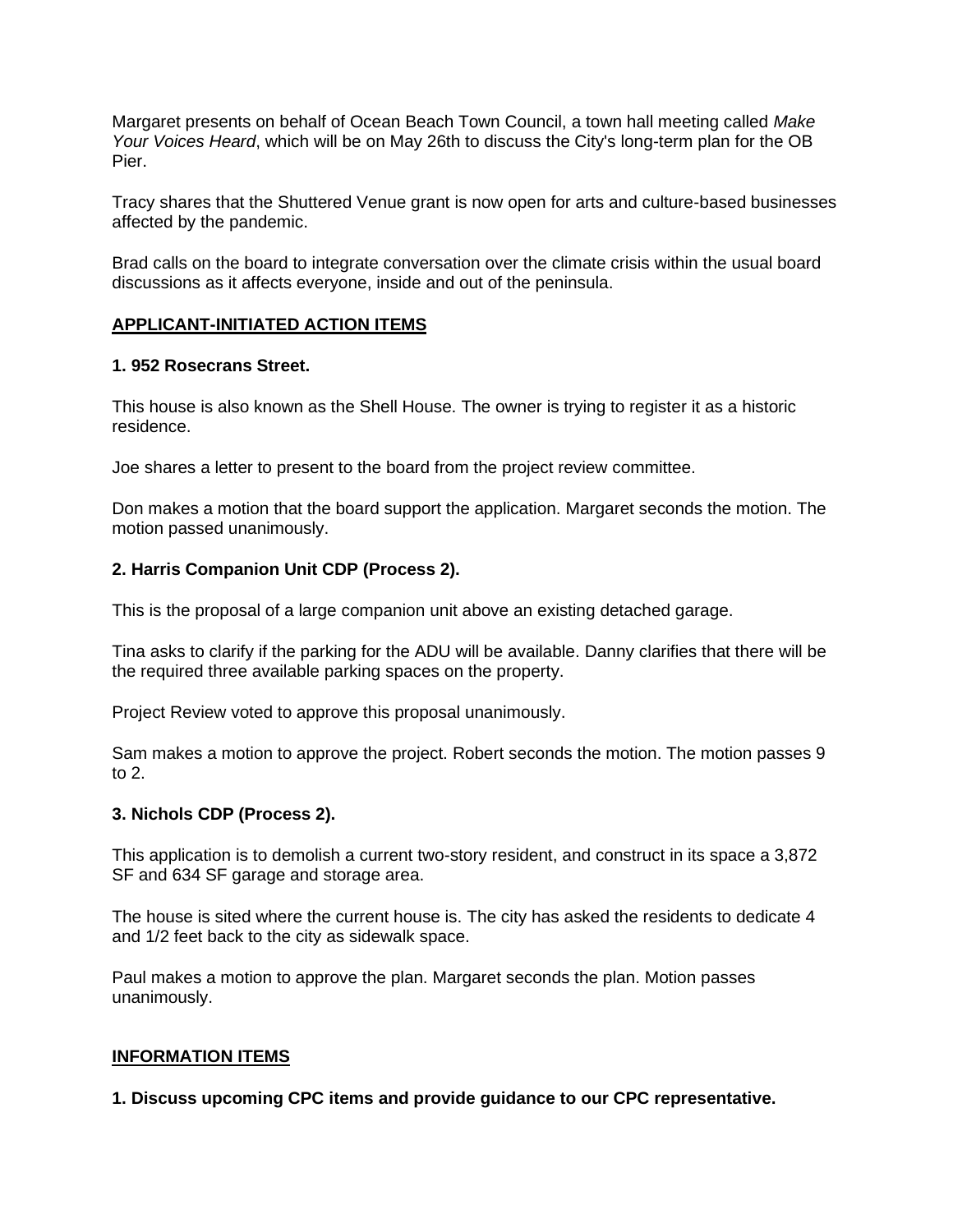Korla states that the city is removing all required parking for ADU and multi-transit zones.

There was a PARC presentation, however the city is committed to the point system and will not make any presentations to the planning groups.

Senate Bill 330 passed in 2019, which limits development projects to no more than five hearings. It is currently unclear if planning boards are included within this limit. State level action could limit this involvement.

2021/20202 legislation includes about 2,500 bills now in the works.

Next CPC agenda includes parking requirement issues.

## **2. Provide status updates to the board about the Canon Street Pocket Park and possible steps forward for the community.**

Mandy, Fred, and Don met with Monique Tello. There have been issues with the Project Manager in regards to money. The project is currently underfunded.

There are two possible funding solutions. The first option is to build the park out in two phases, incorporating non-profit funding.

There is a risk that within the second phase, unforeseen budget complications may arise. The benefit is that some progress would be possible in getting the park finalized.

#### **3. Riverwalk SD Development speaker/presenter**

Moved to June discussion.

## **BOARD-INITIATED ACTION ITEMS**

### **1. PCPB Expense Reimbursements: Approval of payment of PCPB expense items, including reimbursement of zoom expenses of approximately \$143.88 and payment to Paul Grimes for website related services. (Korla Eaquinta)**

Korla is requesting a check for \$100 for Paul Grimes and for \$143.88 to Korla for Zoom expenses. After the checks, the remaining balance will be \$258.93. Everything will be submitted in an invoice to the city.

Korla makes a motion to approve the checks. Robert seconds the check. Motion passed unanimously.

## **2. Letter of Support for OBPB's Parks Ad-hoc Committees recommendations for Peninsula Community Planning Board**

Mandy shares a Letter of Support for OBPB Parks Ad-Hoc Committee Recommendations. The vote in the subcommittee passed with the vote of 2 to 0.